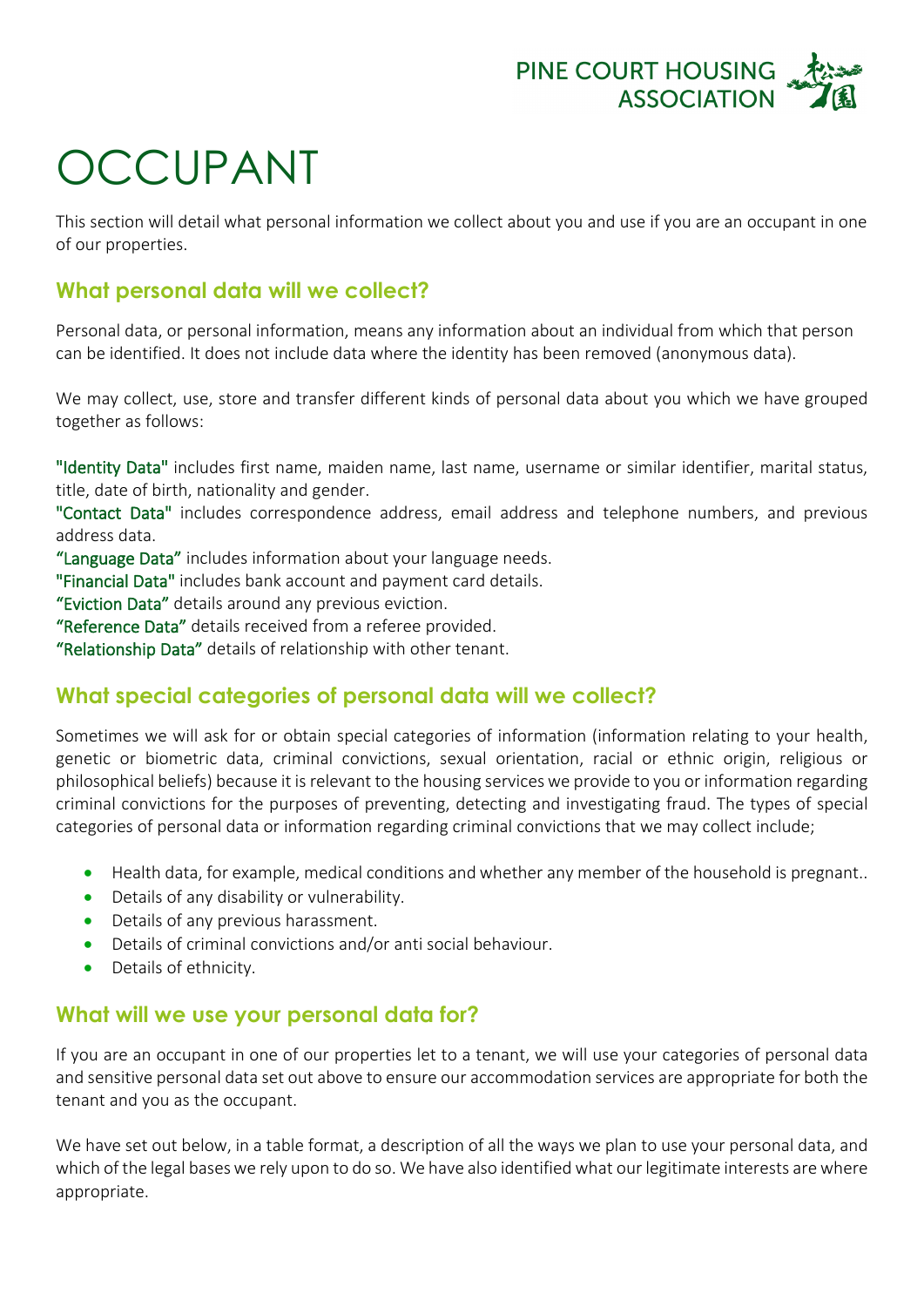Note that we may process your personal data for more than one lawful ground depending upon the specific purpose for which we are using your data. Please contact us if you need details about the specific legal ground we are relying upon to process your personal data where more than one ground has been set out in the table below.

| <b>Purpose/Activity</b>                                                                         | Type of data                                                                                                                                                                                                                                                   | Lawful basis for processing<br>including basis of legitimate<br>interest                                                                                                                                                                                                                                                                                                                                                                                                                                                                                                                                                                                                                                                       |
|-------------------------------------------------------------------------------------------------|----------------------------------------------------------------------------------------------------------------------------------------------------------------------------------------------------------------------------------------------------------------|--------------------------------------------------------------------------------------------------------------------------------------------------------------------------------------------------------------------------------------------------------------------------------------------------------------------------------------------------------------------------------------------------------------------------------------------------------------------------------------------------------------------------------------------------------------------------------------------------------------------------------------------------------------------------------------------------------------------------------|
| To register and manage a<br>tenancy agreement for a<br>tenancy where you will be<br>an occupant | <b>Personal Data</b><br>(a) Identity data<br>(b) Contact data<br>(c) Language data<br>(d) Eviction data<br>(e) Reference data<br>(f) Financial data<br>(g) Relationship data                                                                                   | It is necessary for the legitimate<br>interests of us in order to assess<br>suitability<br>of<br>the<br>the<br>accommodation, to provide you<br>and the main tenant and with<br>accommodation,<br>appropriate<br>provide<br>and<br>access<br>and<br>appropriate support.<br>In certain circumstances we will<br>process the personal data in<br>order to comply with our legal<br>and regulatory obligations (such<br>as in relation to fraud and<br>universal credit), and acting in<br>the public interest.                                                                                                                                                                                                                  |
|                                                                                                 | Special categories of<br>data<br>(h) Health Data<br>Immigration status<br>(i)<br>Harassment Data<br>(i)<br>(k) Eviction data<br>(I) Criminal Data<br>(m) Disability and<br>vulnerability data<br>(n) Anti-social behaviour<br>data<br>(o) Details of ethnicity | We minimise our holding and use<br>sensitive<br>categories<br>of<br>of<br>personal information but, given<br>the services we provide, there<br>are times when we use it to<br>ensure that we understand your<br>needs<br>(for<br>example<br>when<br>providing accommodation<br>for<br>disabled persons, or persons with<br>risks<br>relating<br>to<br>medical<br>conditions, harassment or in<br>relation to criminal activity and<br>safeguarding) and in order to<br>help you access care services.<br>We will usually be processing this<br>information to allow us to comply<br>with our legal obligations, to act<br>in the substantial public interest<br>in relation to the services we<br>provide, to provide you with |